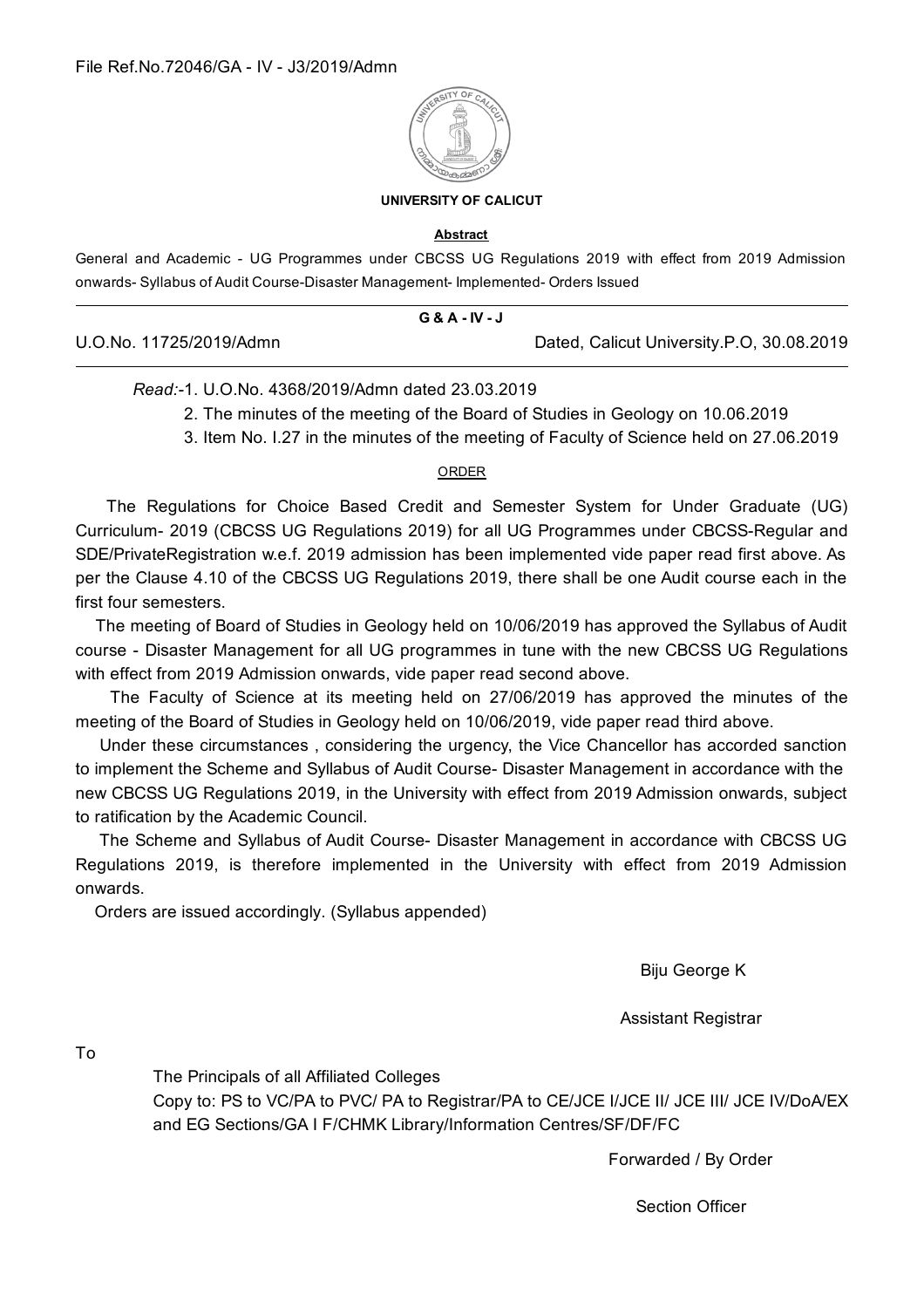# **UNIVERSITY OF CALICUT**

# **SCHEME & SYLLABUS of**

# **AUDIT COURSE-DISASTER MANAGEMENT**

## (CBCSS-UG – REGULATION-2019)

**2019 Admission Onwards**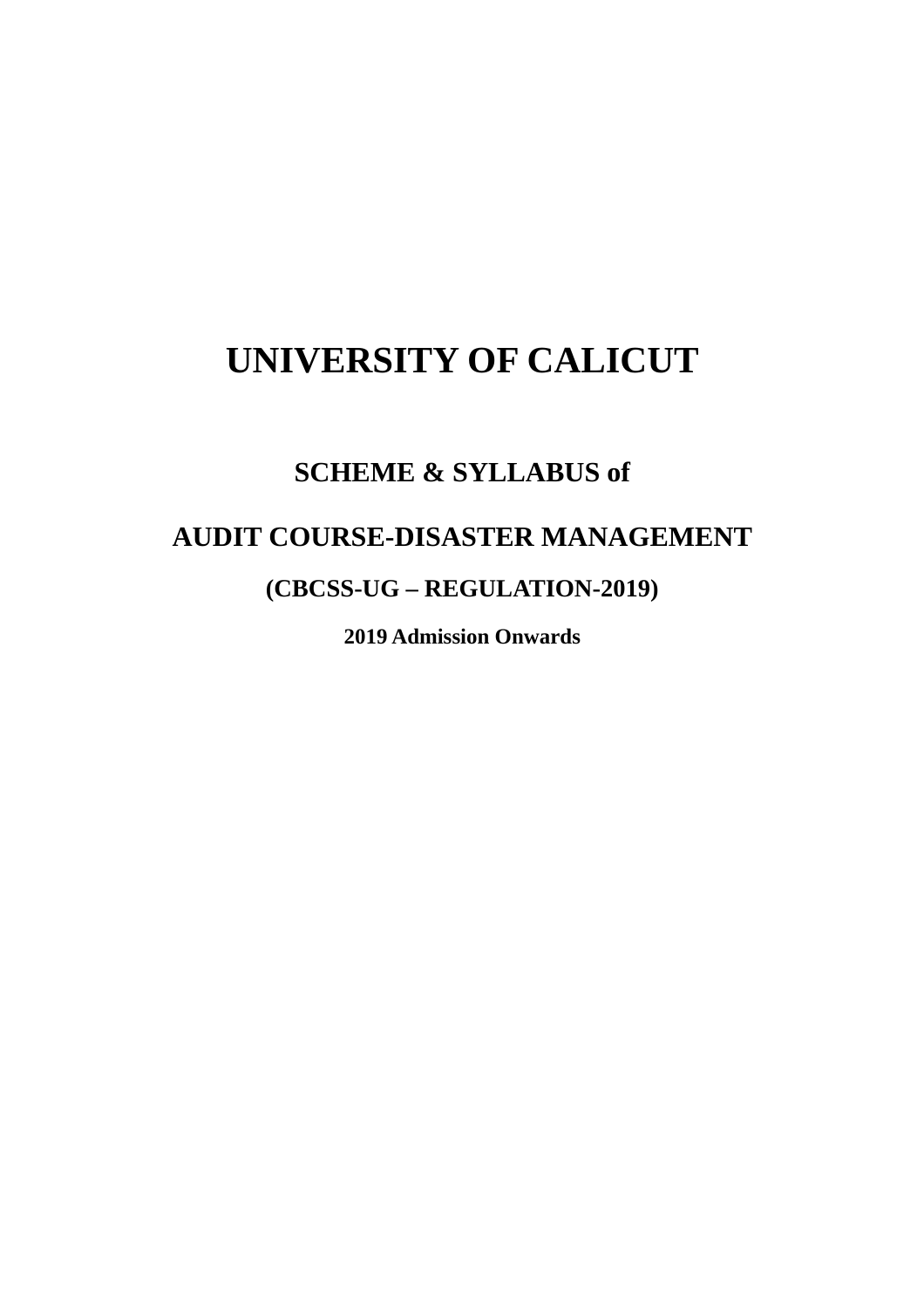### **AUD2E02 DISASTER MANAGEMENT**

### **Module 1**:

Introduction – Hazard and Disaster. Concepts of Hazard, Vulnerability, Risks. Different Types of Disaster : A) Natural Disaster: such as Flood, Cyclone, Earthquakes, Landslides etc B) Manmade Disaster: such as Fire, Industrial Pollution, Nuclear Disaster, Biological Disasters, Accidents (Air, Sea, Rail & Road), Structural failures(Building and Bridge), War & Terrorism etc. Slow Disasters (famine, draught, epidemics) and Rapid Onset Disasters(Air Crash, tidal waves, Tsunami) Causes, effects and practical examples for all disasters.

Water and Climate Disaster: flood, hail storms, cloudburst, cyclones, heat and snow avalanches, cold waves, droughts, sea erosion, thunder and lightning. Geological Disaster: landslides, earthquakes, Tsunami, mine fires, dam failures and general fires. Biological Disaster: epidemics, pest attacks, cattle epidemic and food poisoning. Nuclear and Industrial Disaster: chemical and industrial disasters , nuclear accidents. Accidental Disaster: urban and forest fires, oil spill, mine flooding incidents, collapse of huge building structures.

#### **Module 2:**

Natural disasters- Earthquakes, Tsunami, Floods, Drought, Landslides, Cyclones and Volcanic eruptions. Their case studies. Coastal disasters. Coastal regulation Zone.

Risk and Vulnerability Analysis 1. Risk : Its concept and analysis 2. Risk Reduction 3. Vulnerability : Its concept and analysis 4. Strategic Development for Vulnerability Reduction

. Disaster Prevention and Mitigation. Refugee operations during disasters, Human Resettlement and Rehabilitation issues during and after disasters, Inter-sectoral coordination during disasters, Models in Disasters.

#### **Module 3:**

Disaster Preparedness and Response Concept and Nature Disaster Preparedness Plan Prediction, Early Warnings and Safety Measures of Disaster. Role of Information, Education, Communication, and Training,

Disaster Management : Role of Government, International and NGO Bodies. Role of IT in Disaster Preparedness Role of Engineers on Disaster Management. Response Disaster Response : Introduction Disaster Response Plan Communication, Participation, and Activation of Emergency Preparedness Plan Search, Rescue, Evacuation and Logistic Management Role of Government, International and NGO Bodies Psychological Response and Management (Trauma, Stress, Rumor and Panic) Relief and Recovery Medical Health Response to Different Disasters.